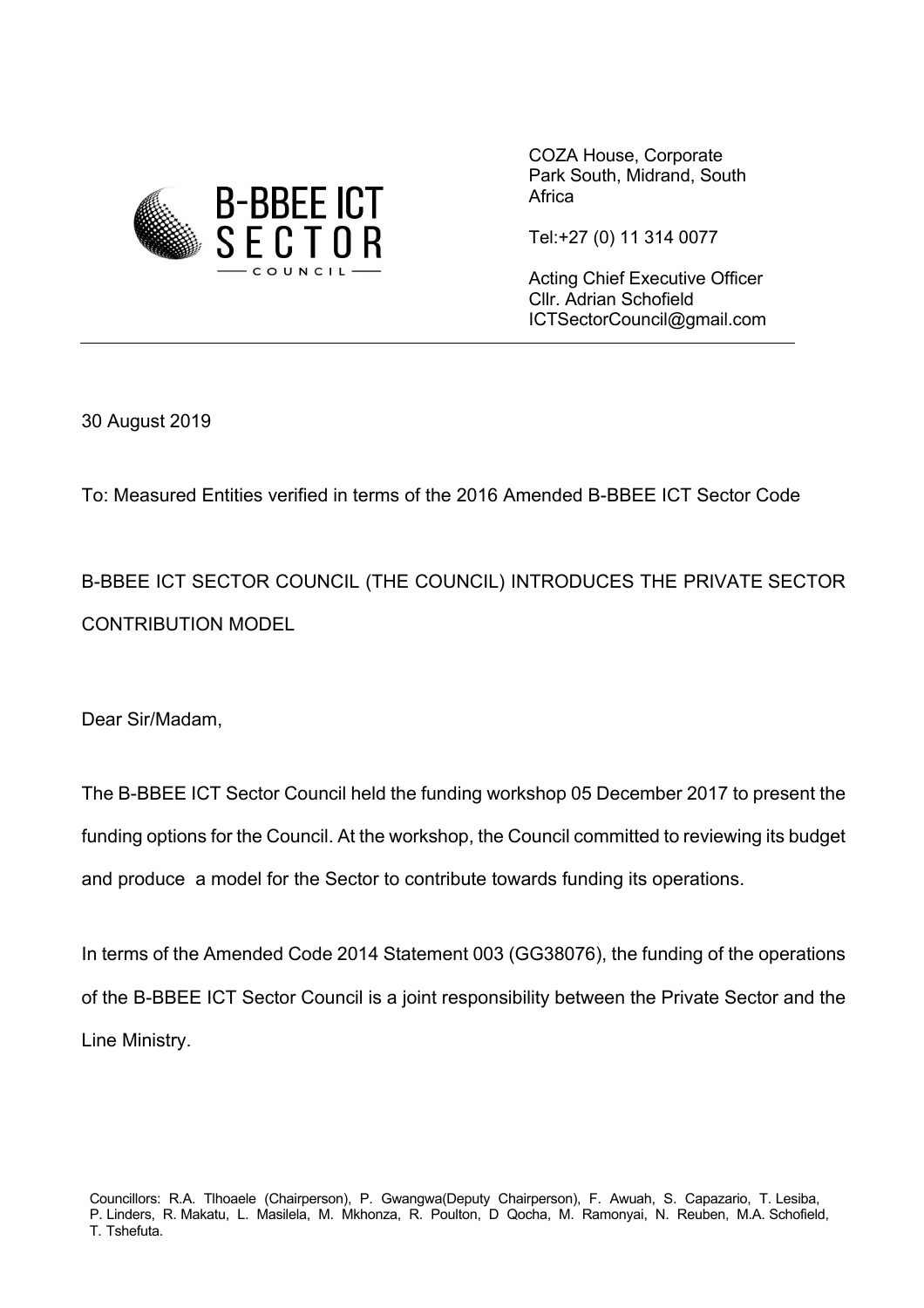The Private Sector Contribution Model is a voluntary mechanism to determine the value of contributions Measured Entities should pay towards the funding of the Council. Each Measured Entity contributes on a sliding scale based on turnover indicated on the BEE certificate issued before 28 February 2019. The contributions will be recognized as SED investment under Statement AICT 500 on the following verification.

Contribution Model for;

- 1. Measured Entities whose turnover is more than R50M must contribute 0,015% of the Net Profit After Taxes (NPAT) annually. The Contribution is part of the Socio-Economic Development (SED) contribution and each Measured Entity can claim points based on their contributions to the Council.
- 2. QSE Measured Entities whose turnover is more than >R10M and < R50M : Annual Contribution; R1250,00 Measurement Period 2018/2019
- 3. EME Measured Entities whose turnover is less than <R10M: Annual Contribution; R650,00 Measurement Period 2018/2019

The Council welcomes additional monetary or non-monetary contributions, however contributions outside parameters of the Contribution Model will not result in additional SED B-BBEE points under Statement AICT 500.